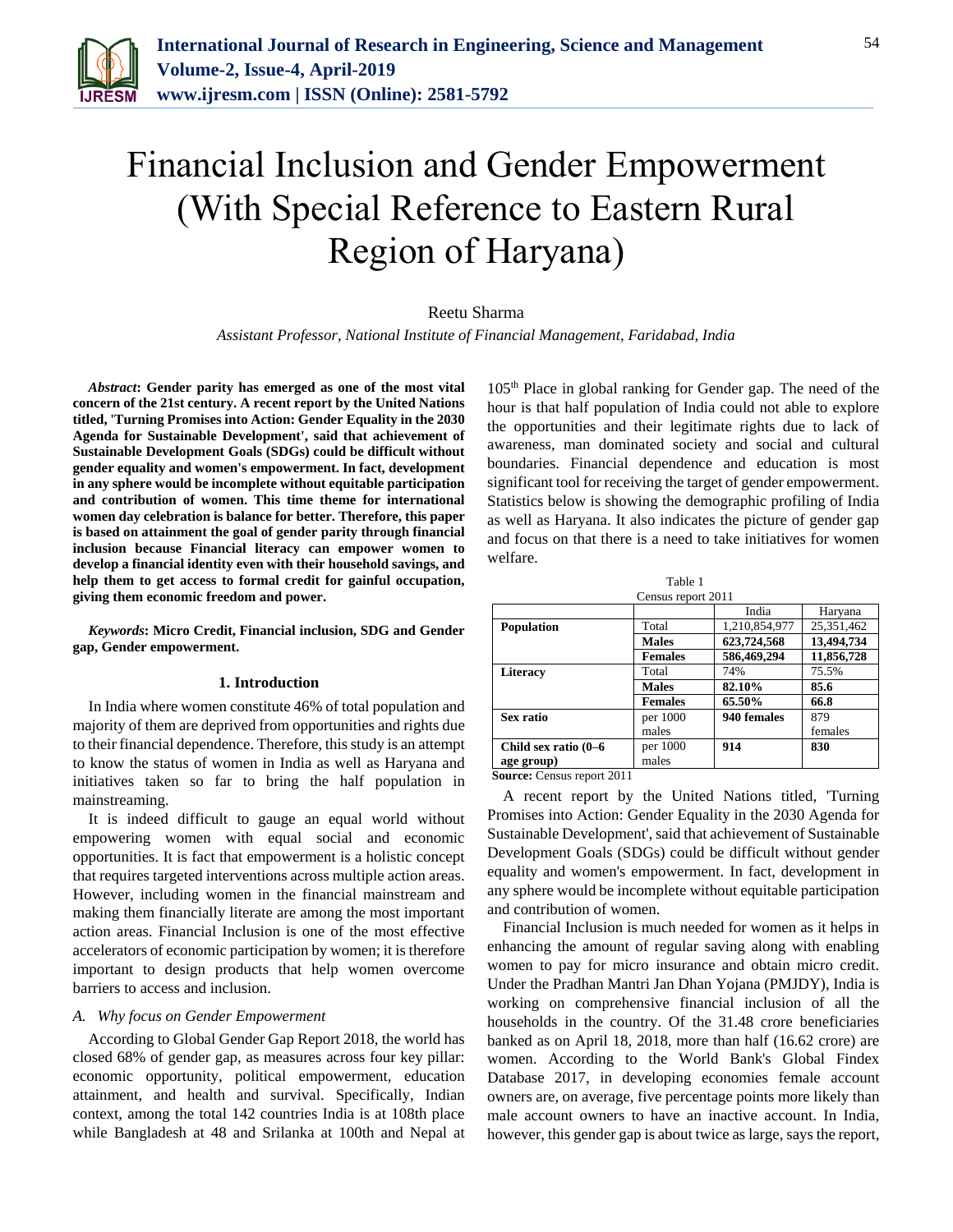

adding that 54 percent of women with an account made no deposit or withdrawal in a year as compared to 43 percent of men.

There are varied reasons for low financial inclusion and literacy among women. A majority of the women in India, especially in rural areas, are homemakers, which is a full-time job with no payment. Lower participation in workforce and wide gender pay gap are other constraints. As per the National Sample Survey 2011-2012, the Workforce Participation Rate at an all-India level is 25.51 percent for females as against 53.26 percent for males. The survey also found that irrespective of education level and residence (rural/urban), the average per day wage/salary earned by a female is less than that earned by a male.

#### *B. Role of financial Inclusion in Gender Empowerment*

India needs to sustain this momentum to transform into a completely financially inclusive economy. Otherwise, despite being linked to bank accounts, the rural and the excluded population will not be able to avail full advantage of financial inclusion. Building and enhancing financial literacy of the population, especially women, is imperative to sustain financial inclusion while ensuring women's empowerment. This results in weak economic and decision-making power for them within the household. Usually, women in the rural areas do not possess any assets other than gold. Land and other assets are hardly bought in their name. Absence of assets leaves women with fewer opportunities to avail institutional credit.

This huge lacuna, however, also provides an opportunity to change the narrative. For this, women need to be educated on the importance of institutional savings, avenues of subsidiary income and ways to avail institutional credit for micro activities. Financial literacy can empower women to develop a financial identity even with their small and micro household savings, and help them to get access to formal credit for gainful occupation giving them economic freedom and power. Financial literacy can motivate women generating sustainable income through micro activities to wholeheartedly use financial systems and institutions and slowly create a ground for their graduation to higher income opportunities. Embedding financial literacy in programmes where women have significant representation could be a good starting point. For instance, the Self Help Group-Bank Linkage Programme (SHG-BLP) programme, which is the largest microfinance programme in the world in terms of client base and outreach, provides SHGs access to institutional lending. More than 86 percent of the groups under this programme comprise exclusively of women.

#### **2. Objectives of the study**

The study is intended to achieve the following objectives:

- To know the present status of financial inclusion as well its impact on gender empowerment.
- To check the status of financial gender empowerment within the families in rural areas of Haryana.

 To give suggestions and recommendations to the regulators/policy makers on financial inclusion in respect of rural areas of Haryana.

#### **3. Research design**

Basically, it's a Descriptive study based on both primary and secondary data, Primary data is collected through a wellstructured questionnaire from Delhi surrounding rural region and secondary data from different websites. Sample for collecting primary data is taken on the basis of judgmental sampling. eastern region of Haryana –Mewat, Faridabad and Gurugram are selected for survey due to more vulnerable status of women in these districts. Out of the 300 respondents were approached but only 260 people have provided adequate information which was required for survey from which 220 were female and 40 were male of different age group and having annual income less than one lakh/lower income segment

## *A. Significance of the study*

The study would be important from the following aspects: By assessing the gender empowerment of women within the families' necessary educational programs / empowerment programs may be undertaken by the government and the NGOs. It could be useful for the policy makers and regulators for planning purposes in respect of rural areas: India's Ranking in WEF Report on Gender Equality While India is ranked an impressive 15th out of 144 countries in political empowerment; it is ranked 112thfor education and 141st for health and survival. The economic participation ranking is 142th out of 149 with a 66 percent gender gap. When examining the indicators used to measure economic participation, India's women are significantly behind in labour force participation (65 percent gap) and earned income (77 percent gap). There is also an 85 percent gap between women and men serving as legislators, senior officials and managers. India's economic growth is hindered by the inefficiencies and lost opportunities underlying this gap, as global research is revealing; WEF says, closing the economic participation gaps in the US (24 percent) and Japan (45 percent) could add an additional USD 1,750 billion and USD 550 billion, respectively, to the GDP of these countries.

# *B. The Essential Role of Financial Inclusion*

One of the most effective accelerators of economic participation is financial inclusion, particularly in our country, which had large gender gap in bank account ownership. Women make up almost half of the 1.3 billion Indian population, a majority of whom live on under USD 4 a day. There remains a 6 percent gender gap in bank account ownership (according to the 2017 Global Findex). A UN research showed that more women than men in India belong to informal savings groups (not linked to a bank), demonstrating the great value that women place on setting money aside.2.14.3 The Power Of Digital In Enabling Inclusion Digital technology presents powerful opportunities to close the overall financial inclusion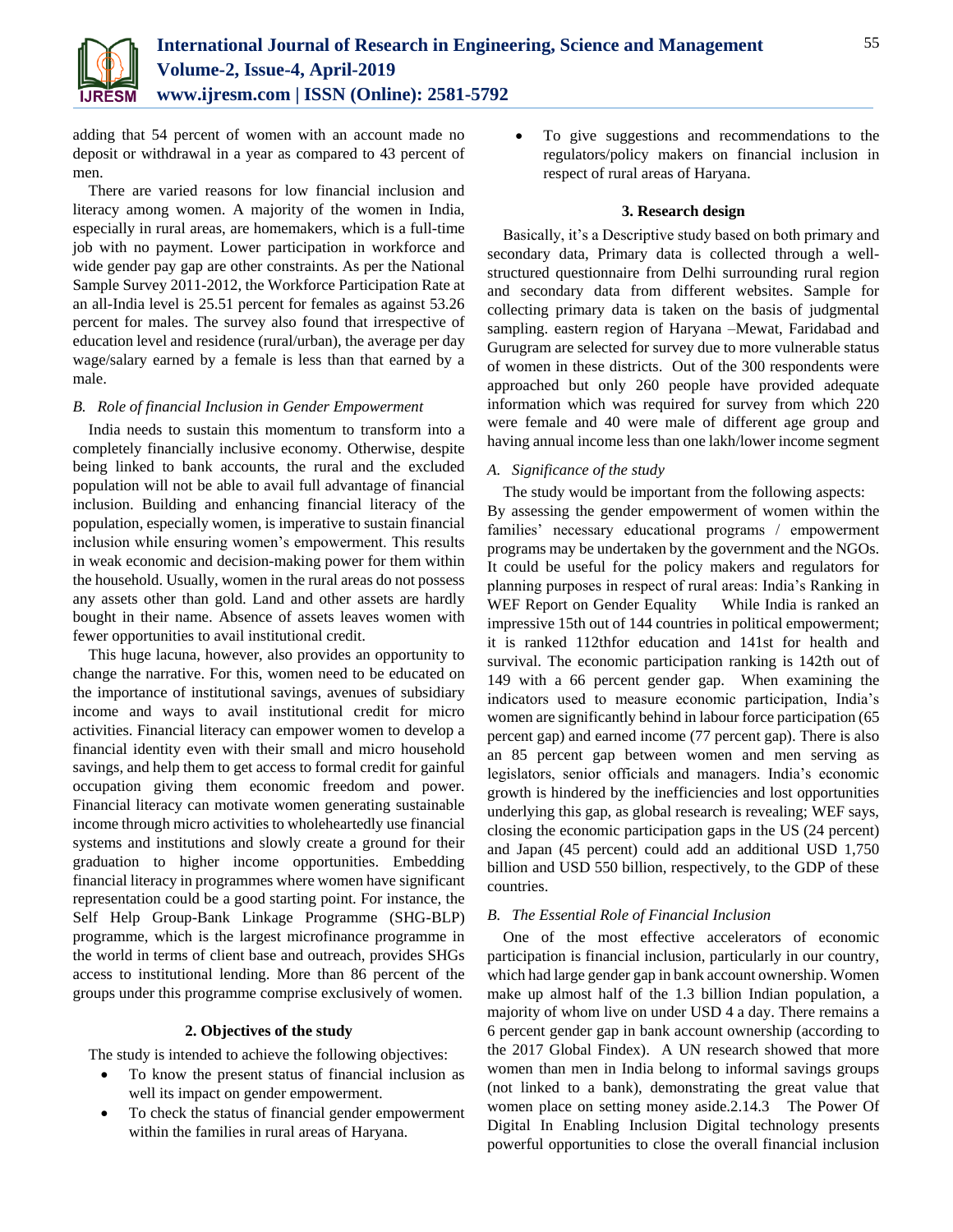

gap. Aadhar biometric identification system represents a significant accelerator for inclusion. Lower costs of mobile phones and the explosion of financial technology companies are also opening new paths to bring people into the formal financial sector.

We also need to innovate and use technology to deepen financial literacy amongst women. Physical distance from the financial literacy contact centres and trainers and the sociocultural contexts are major impediments in extending financial literacy to women. Therefore, there is a need to use interfaces that allow women to access financial literacy easily, conveniently and without disturbing their contexts. India has witnessed revolutionary penetration of mobile phones even in the hinterlands. We need to ensure that every woman who owns a mobile phone or has access to one is able to use it for educating themselves and managing their own finances. India will truly become Digital India when every woman has access to mobile devices and is able to use these channels for their own empowerment and gaining economic Agent-based branchless banking in India is not new and has been around for over a decade. Given that there are over 650,000 villages in India and that less than 10 percent of villages have bank branches, an ICTenabled alternate channel is now a dire necessity to enable greater financial inclusion. This agenda got a further boost when the Government of India launched the Pradhan Mantri Jan Dhan Yojana (PMJDY) in 2014 to boost financial inclusion. To date, over 310 million PMJDY bank accounts (basic savings bank accounts) have been opened with 53 percent of these accounts now being held by women.

It is estimated that about 126,000 BC agents currently operate in Indian villages of whom only about 10-12 percent are women. Encouraging rural populations especially women, to participate formally in the financial system continues to be a challenge not just in India, but globally, as most village level transactions still happen in cash. India has some special challenges. Social barriers such as caste, low literacy levels, and low mobility of women do not encourage poor rural women to engage with the formal financial system. Given these constraints, it has indeed been a daunting task to engage women as BC agents on the supply side and simultaneously encourage the use of bank accounts by rural women on the demand side.

A pilot initiative supported under NRLP is now exploring different pathways of improving formal financial access for rural women-headed households in partnership with various financial institutions (both public and private) including nonbank financial institutions like m-pesa & Oxigen. Tapping the 45 million strong network of women Self-Help Group (SHG) members under NRLM, various states are identifying and training eligible members as BC agents in association with partner banks. Apart from investments in hardware and in training, BC agents are also trained to service transactions of SHGs and their members.

Since June 2017 under this initiative over 1500 SHG members have started their entrepreneurial journeys as BC agents of partner banks across six low-income states including Bihar, Jharkhand, Madhya Pradesh, Odisha, Rajasthan and Chattisgarh. In Feb 2018 alone these BC agents, locally known as "bank sakhis" (bank friends) collectively did over 260,000 transactions worth over INR 640 million (approx.USD 10M).

The growth in female rural BC agents is encouraging earlier under banked women to use their bank accounts meaningfully which progressively, is also helping them create their own credit history and access other financial services. Such initiatives are not only improving usage of bank accounts by women but are helping in improving loan repayment rates due to improved access to banks. For now, bankers are also happy as this is migrating low value transactions to a low-cost ICTenabled channel and reducing attrition amongst BC agents. Emerging lessons from this pilot have important implications for rural financial inclusion globally. Training and empowering women as BC agents may be a very effective way to reach the under banked clientele of rural women.

Indian economy has shown impressive growth during post liberalization era of 1991, impact is yet to percolate to all sections of the society. Census, 2011 estimates that only 58.7% of the households have access to banking services. According to World Bank Findex Survey (2012), only 35% of Indian adults had access to a formal bank account and 8% borrowed from a formal financial institution in last 12 months. The miniscule number suggested an urgent need to further push the financial inclusion agenda to ensure that people at the bottom of the pyramid join the main stream of the formal financial system. The banking network of the country as on 31.03.2014 comprised of a bank branch network of 1, 15,082 and an ATM network of 1, 60,055. Of these, 43,962 branches (38.2%) and 23,334 1 ATMs (14.58%) were in rural areas.

In Rural area main occupation of the villagers is farming. Some villagers are without land so they are engaged in small jobs while some people are unemployed or some are engaged under disguised unemployment.

There is shortage of water for irrigation and drinking purposes. Farming mainly depends upon rainfall. So, there is a risk of crop failure. A large portion of people are below poverty line. The education level is low as villagers do not have easy access to good schools available in towns. In village schools there is generally shortage of teachers. Further, all schools in the villages are not up to 12th class. Many villages have school upto primary level while some have schools up to 10th standard. Many children especially girls who do not have schools in their villages up to class 12 are not able to go to other villages/towns for higher classes due to various constraints like safety, long distance, conveyance etc. Earlier, the financial inclusion level in the people of rural areas was almost negligible. Many people were not aware of the banking services and products. The government undertook a national mission on financial inclusion through Pradhan Mantri Jan Dhan Yojana in 2014 for the poor and unbanked people. So, there is a need to assess the level of financial inclusion achievement in rural areas through Pradhan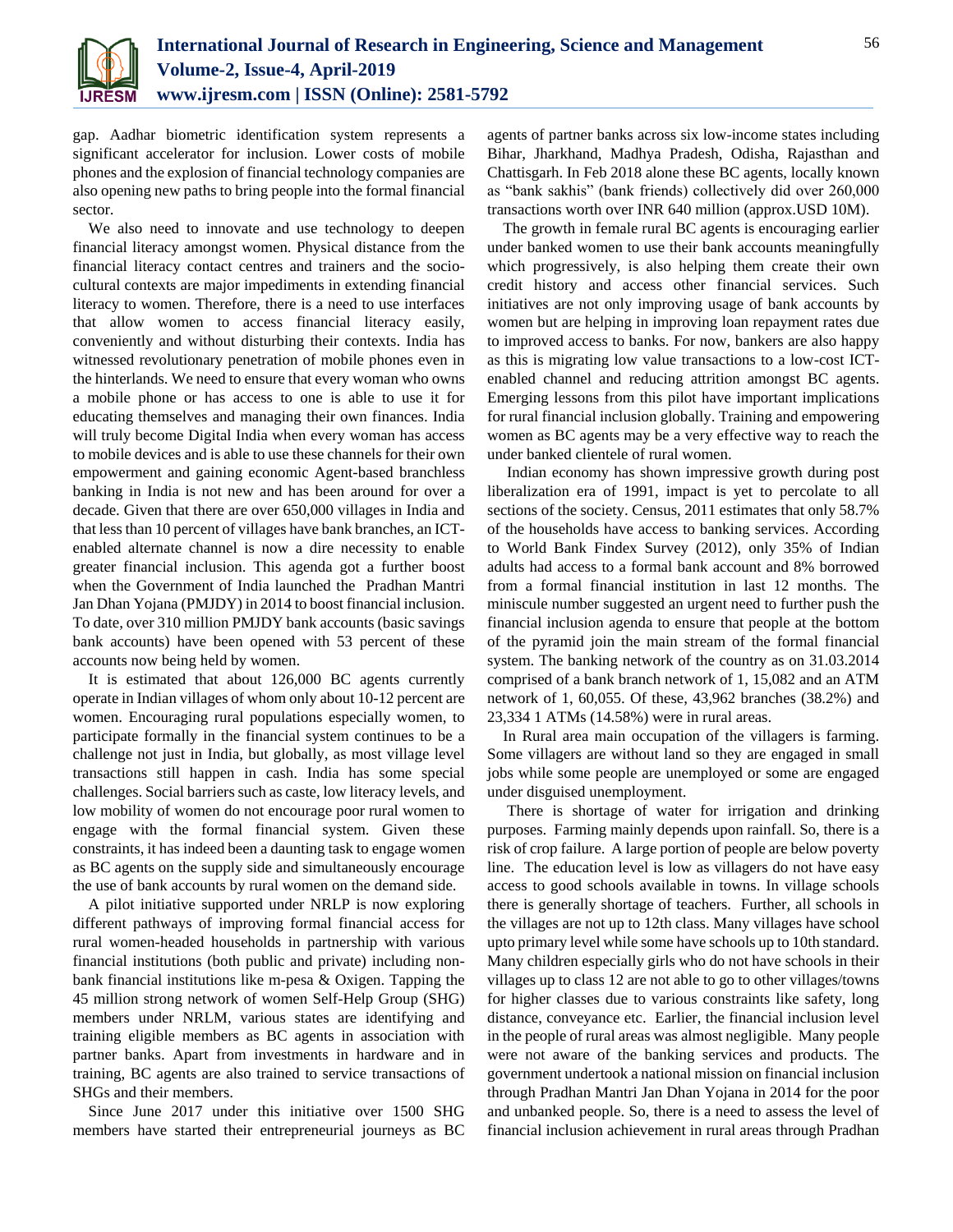

Mantri Jan Dhan Yojana. Hence the study intends to conduct a survey on the extent of financial inclusion achieved in rural areas especially among economically weaker population.

However, while effective in closing the financial inclusion gap, they can actually widen the financial inclusion gender gap. Mobile technology is extensively used in banking services. However, only 44 percent of women in India own phones and less than 2 percent have mobile accounts. So rather than serving as a fast track to financial inclusion for everyone, digital banking can actually be widening the divide between men and women if proper banking services awareness drive is not carried out for women. Design for Women, Create The Demand While the Global Gender Gap Report results may seem like a dismal report card for India, the gap represents a significant opportunity for financial service providers. India's unbanked women remain one of the largest untapped markets in the world. With low-income women in India regularly borrowing and saving through informal means, demand can be created for formal products that can provide more secure and effective financial tools. As a start, financial service providers must approach women as individual clients with complex financial needs, instead of focusing on them through the more limited lens of microcredit, group loans or payment platforms.

Mobility issues of unbanked women in rural areas are a significant barrier. Women are often unable to travel to bank branches because they are busy in childcare and it may be culturally inappropriate or unsafe to travel alone. 69 percent of Indian women live in rural areas. Detailed analysis of the data collected question wise are given in succeeding paragraphs. The data has been taken in the form of individual details and questions. About 300 persons were contacted. However only 160 persons have responded. People of rural area were reluctant to give the information. Some people looked at the questions with suspicion while few were arrogant, questioned the purpose of the research and blamed the corruption in the system for various issues and problems. However, the people who responded to the questions were cooperative after the questions were explained to them and were briefly educated on the same. The profile of the people who responded to the questions is given below: According to the data more than 93% of the respondents are from rural areas and only small portion and rest are from urban and semi urban areas. This indicates about the dependence of large mass on villages and rural areas.

#### **4. Analyses and Interpretation**

About 69% respondents are using debit card, it means they are aware about the banking facilities.

About 37% of families of Mewat area do not involve women of their families in their financial decision. These women are not financially empowered within their families. The reason could be anything like illiteracy/ less education among women of family, old medieval aged traditions, etc. These women are financially excluded from the financial decision of their families. Government should take necessary steps to improve the condition of such women. It could be achieved, through proper education of girls, awareness and literacy programmes for women and urging people to leave the medieval aged traditions by which women feel suppressed. Development of women would lead to better development of their children and over all development of the family.



Out of the families where women are involved in financial decision of the families, 59% are such families where all ladies are involved. Such situation is a case ideal gender empowerment within the family. Government may look into the matter to improve social fabrics of the families.



50 %of women are involved in combined family business. And only 5%of women either involved independent Small business and 18% are engaged in salaried job. Women are not involved in economic activity/income generation. In these families, women are only involved in house hold activities. To empower the women, government should increase the job opportunities/create conducive business environment for women.



As per the data collected for measuring the women empowerment in regard of financial inclusion , it is found out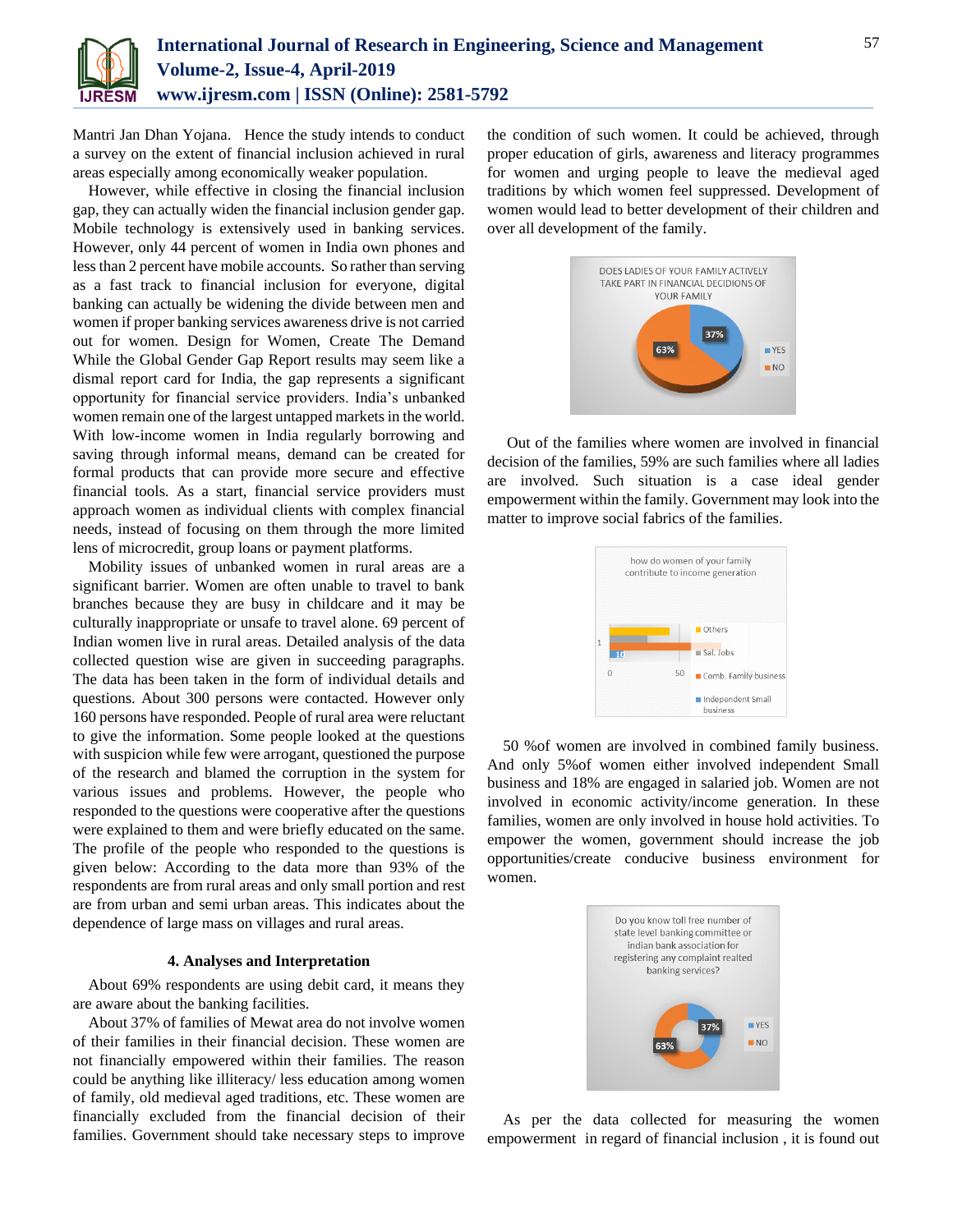

that 60 %of respondents are of the opinion that women contribution in family income is nominal(i.e. 0-25%), likewise 18% responses indicate that women contribute in family income upto 50% or less than 50%It is a fact that in composition of men and women are utmost equal while we discuss the financial inclusion and women empowerment, it can be easily said that how much equal half (women ) is financially empowered.

As per sample responses on awareness about toll free number of state level banking committee or Indian bank association. It revel's that only 37% people are somewhat aware about this number and even sometime awareness is limited to only that one number is there but what number is they don't know.



56% of the women have Rs 1000 or less than that in their saving bank account it includes zero balance in their bank accounts. Its shows the economic. Empowerment/condition of the women. Income generation opportunities for women would improve their financial condition. Then, they would be able to save more and it would improve economic conditions of women of poor families/rural areas.



The above survey reveals that among the total of 160 respondents 37% have three bank accounts and 21% even have

four bank accounts that is mere due for taking benefits of government schemes not for saving and deposit. But rest 42 % have one or two bank accounts.

40% of the families have one bank account in the name of a woman of the family and 2% have one joint account. While 20% of the families do not have any bank accounts in the name of the women. Others have more than one account. Under certain welfare schemes for women, Government gives benefits to eligible women through Direct Benefit Transfer (DBT) mode of payment. Eligible women who do not have bank account may find it difficult to avail such facility. Therefore, government should educate women to open accounts under PM Jan Dhan Yojna. Examples of women welfare scheme where DBT mode of payment is made is Janni Suraksha Yojna (in certain districts). Under Ujjwala Yojna LPG gas connection would be given to women in BPL category. Gas subsidy would be given into the bank accounts of these women account holder. Therefore, to avail benefit under certain welfare schemes for women, the account should be opened in the name of women.



The figure is showing that in rural areas daughter of family get least chance to take part in financial decision (9%) while wife at second place and mother are at top who actively participate in financial decision making. It is matter of concern here that overall participation of women in financial decision making is only 18% of which 8% are mother.

#### **5. Conclusion & Recommendations**

Government should organize a massive campaign for social and financial awareness and empowerment of women. This is required because in 21% families, women are not involved in any financial decision. It could be due to social suppression or illiteracy. With social barriers and illiteracy, gender empowerment is not possible. Government may also engage NGOs this purpose because they actually deal with them at grassroots level and understand their requirement in actual sense. Women of 20% families who do not have bank accounts should be educated to open the bank accounts at the earliest. Because, if these women do not open their bank accounts then they may not be able to receive certain government subsidies meant for women through Direct Benefit Transfer scheme.